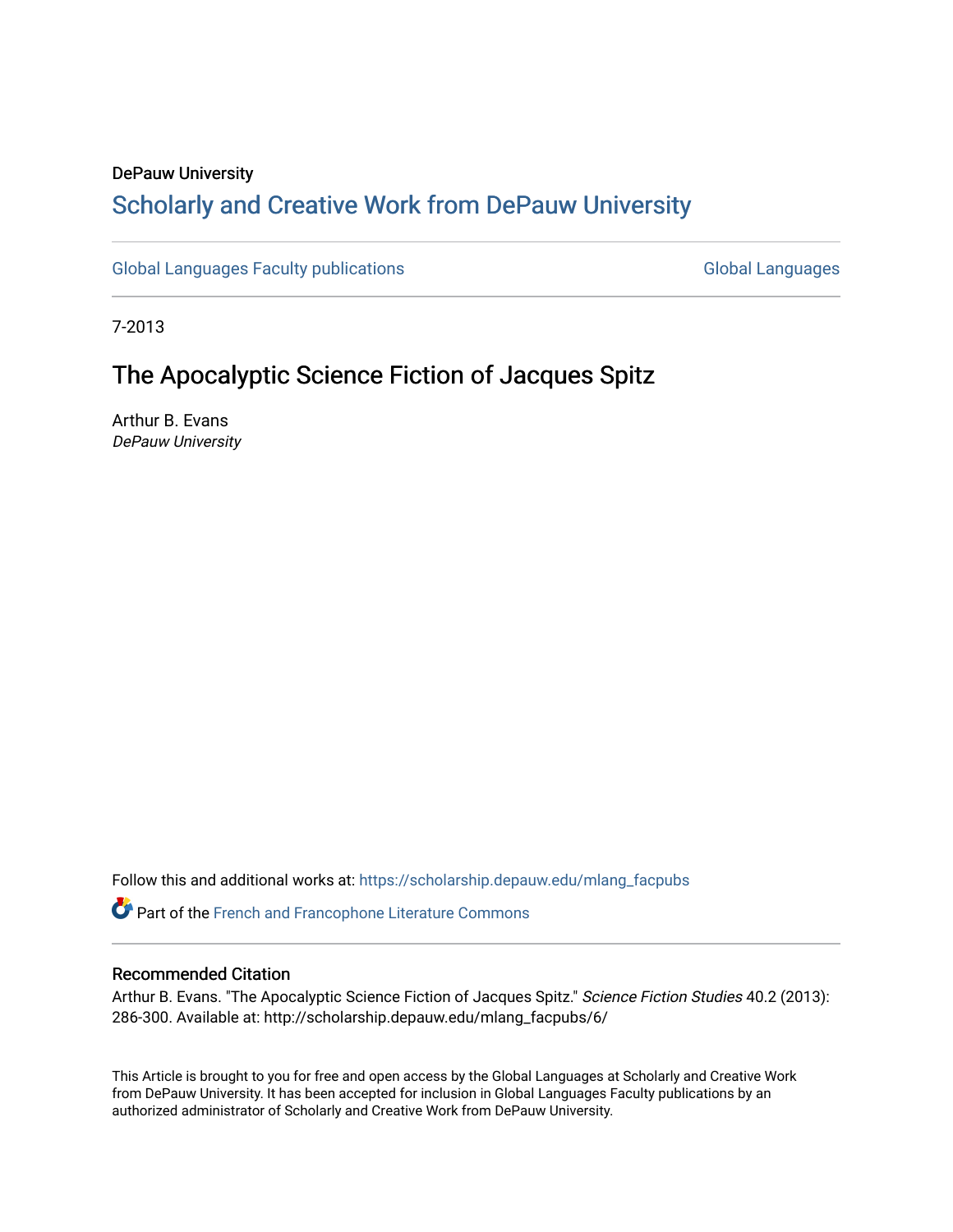## **Arthur B. Evans**

### **The Apocalyptic Science Fiction of Jacques Spitz**

Jacques Spitz (1896-1963), the most important French author of science fiction from the 1930s and 40s, wrote a number of sf novels that are definitely worth rediscovering today. Along with José Moselli and Régis Messac, Spitz belonged to the second generation of post-Jules Verne sf writers in France. They followed in the footsteps of J.-H. Rosny aîné, Gustave Le Rouge, and Maurice Renard, whose own pioneering tales were part of a "Golden Age" of early French sf from the 1890s through the first decades of the twentieth century. In the history of French science fiction, these two generations of post-Verne writers are especially notable because they were the first to turn their backs on the more conservative and didactic Vernian narrative model of extraordinary voyages —continued in the works of a number of "Verne School" writers such as Paul d'Ivoi, Maurice Champagne, and Louis Boussenard—and to opt instead for a more Wellsian brand of sf featuring alien life forms, alternate dimensions, and other highly speculative topics. Spitz and his contemporaries, in reaction to the horrors of the Great War and the social and political conflicts of the 1920s, were also among the first to infuse their work with a tone of dark pessimism and antiscientism that characterizes the sf of certain later French writers such as René Barjavel. Serge Lehman, for example, classifies Spitz in the history of French sf as the *chaînon manquant* [the missing link] between Maurice Renard and René Barjavel (1238). Jean-Marc Lofficier describes Spitz's sf as "tragicomic satire on a cosmic scale" ("Introduction" 5). And Jacques Sadoul calls him "le dernier écrivain important de romans scientifiques de l'avant-guerre" (408) [the last important writer of scientific novels before the (Second World) war]. Laboring in the giant shadow of Jules Verne, all of these *fin-de-siècle* and early twentieth-century sf authors should be recognized as the founders of the French *roman d'anticipation* [anticipation novel], a genre which only much later adopted the Anglophone label of *la science-fiction* in the 1960s.

Before discussing Jacques Spitz's sf novels, it would perhaps be useful to talk a little about his life. But a little it must sadly be. No published or unpublished biography exists for Spitz and, because he was an intensely private person, not a great deal is known about him. His family came from the Alsace and Burgundy regions of France. He was born in 1896 in Nemours (now Ghazaouet), Algeria, where his father—a career military officer—was stationed. Jacques had three brothers: one died very young during World War I, one became a naval officer, and one entered the Church to become a Dominican monk. Jacques was an excellent student, completed his university studies in Paris at the prestigious École Polytechnique, and became an engineering consultant—a "day job" with which he would stay for his entire life. He joined the French military in World War I, served again as an artillery captain in World War II, and eventually earned the award of Chevalier de la Légion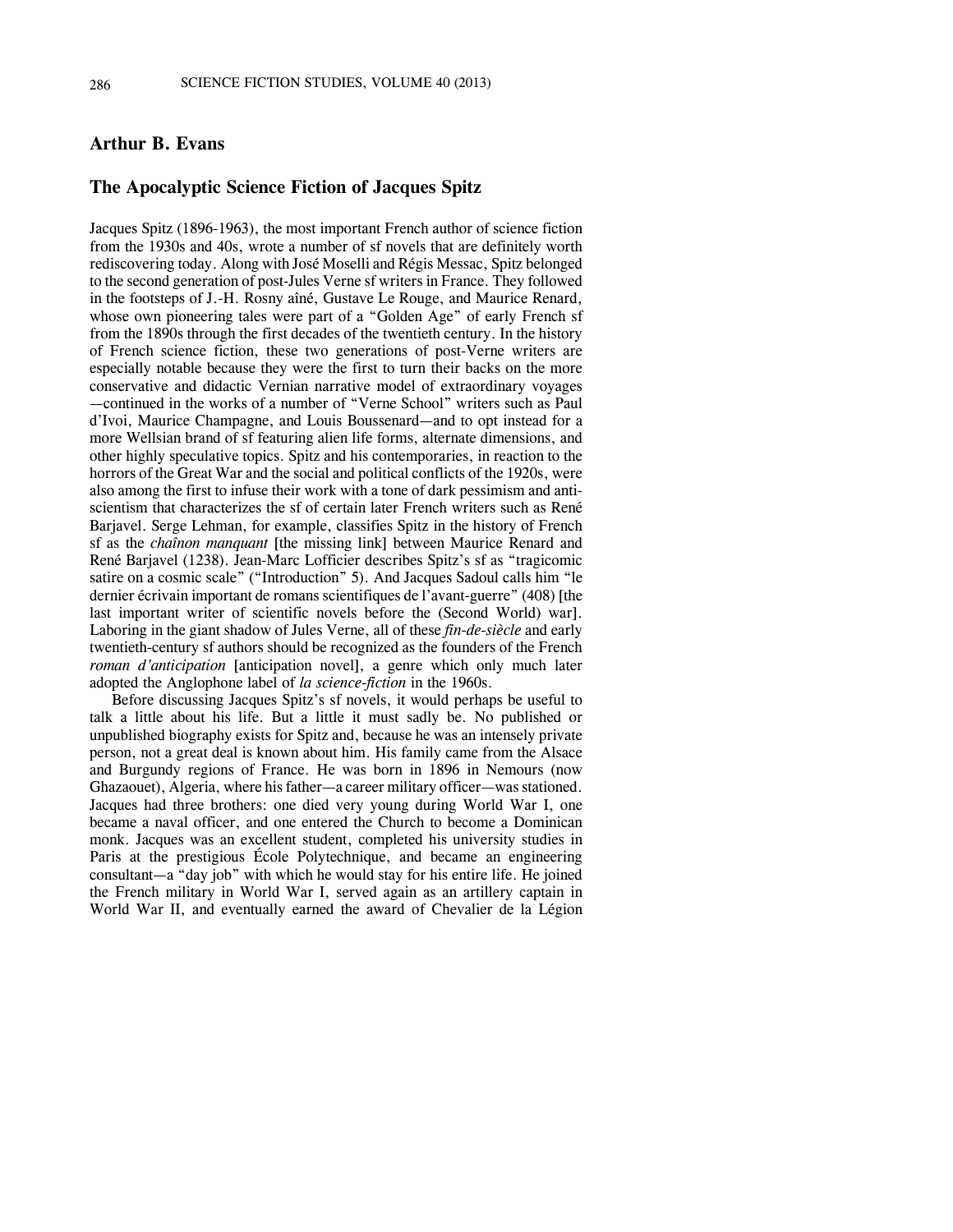d'Honneur for his service to his country. During the late 1920s, Spitz began to write fiction and devote himself to philosophy and literature. He was strongly influenced by Immanuel Kant, Paul Valéry, Luigi Pirandello, and especially by Surrealism. Traces of the latter can be seen in his pessimism, his taste for contradiction, his trenchant irony, and the black humor that often permeates his stories. It is also visible in the title of a play *Ceci est une drame* [This is a Drama, 1947]—an obvious spin-off from René Magritte's 1929 painting "Ceci n'est pas une pipe" [This Is Not a Pipe]—as well as in some of his early non-sf experimental novels such as *La Croisière indécise* [The Indecisive Cruise, 1926], *Le Vent du monde* [The Wind of the World, 1928], *Le Voyage muet* [The Silent Journey, 1930], and *Les Dames de velours* [The Velvet Ladies, 1933]. Jacques Spitz lived his entire adult life as a bachelor in central Paris in a large apartment on the Île Saint-Louis. Noted French sf writer, editor, and 2005 SFRA Pilgrim-award winner Gérard Klein—who met Spitz once or twice and whose publishing house Laffont produced a handsome reprint edition of two novels by Spitz in 1972—described him as deeply misanthropic. One of Spitz's best friends, Bernard Echassériaux (who died in January 2010), said that Spitz preferred to "vivre dans la mesure du possible, par profond scepticisme, hors de tout engrenage social" [to live as much as possible, due to his deep scepticism, far outside the normal social grind] ("L'Univers" 13). He also characterized him as a fascinating individual who had a "rich imagination" and a "soaring intelligence," who was naturally attracted to off-beat situations, and who strongly disliked televisions in restaurants, ostentation of any kind, and people who wasted his time. Finally, he noted Spitz's sometimes quirky and contradictory personality as someone "qui méprisant les honneurs, [mais qui] avait et portait 'le ruban rouge.' Glorifiant l'oisiveté ... [mais qui] a laissé ... un journal intime de 6,000 pages" [who disdained honorifics, yet accepted and wore 'the red ribbon' (as a member of the French Legion of Honor). He glorified idleness ... yet left behind a personal diary of over 6,000 pages] ("Postface" 190). Jacques Spitz died quietly in Paris in 1963 at the age of 67.

The sf novels by Spitz that appeared during his lifetime were published as *romans fantastiques* [fantastic novels]—again demonstrating to what extent the generic label of "science fiction" had not yet become a viable literary term in France during the 1930s and 40s. In this regard, it is interesting to look at some of the rejection letters that Spitz received from publishers when trying to place his manuscripts.<sup>1</sup> Reading them, one can clearly see how the French publishing industry had difficulty in accommodating this brand of narrative. For example, in the early 1930s, when Spitz was seeking to publish his first sf novel, *L'Agonie du globe* [Sever the Earth]—a geological apocalypse story about the Earth breaking into two parts—one French publisher turned him down saying, "Your book is ingenious, but we fear that its very character will prevent it from appealing to a sufficiently large number of readers, and that it will not have the publication success we would normally hope for" (Éditions A. Fayard, 21 Dec. 1931). Another publisher accompanied its rejection letter with a copy of an outside reader's report that was even more explicit: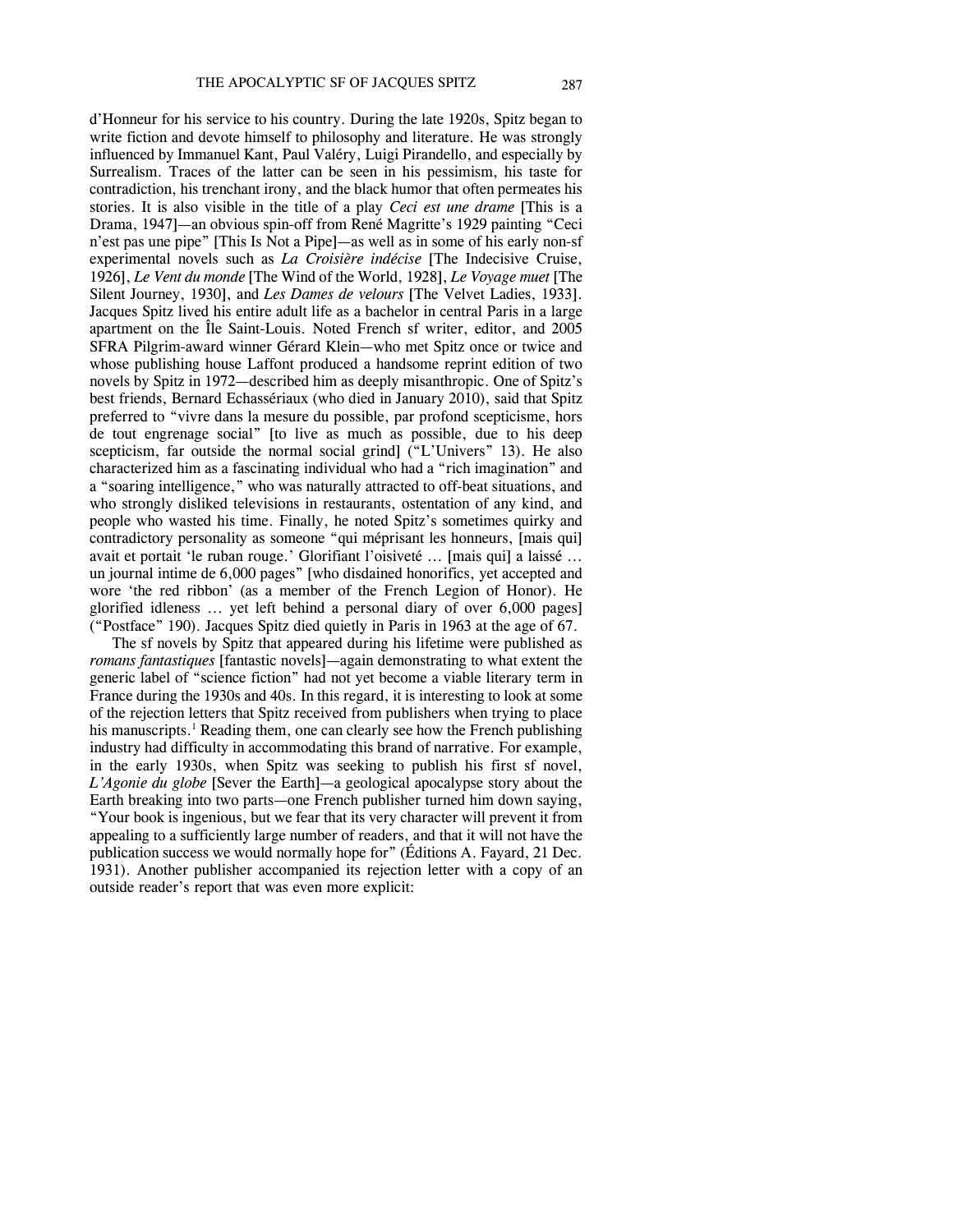There is, of course, much imagination in this 'anticipation' type of novel, where the author describes the horrifying splitting in two of the Earth; and there is also much remarkable scientific documentation. But, for the general public, this book has a basic flaw that will prevent it from being a success. It is a long narrative without any central characters, a scientific narrative instead of novelistic one, a description of possible catastrophes instead of a human story told in the context of a catastrophe. As such, the book leaves one cold. (Reader report for Editions Alphone LeMerre, Feb. 1932)

In this report, one hears echoes of what some literary critics initially said about Jules Verne's *romans scientifiques:* 

A notable contribution to the crudities and figments afloat in current conversation may be traced to the writings of Jules Verne.... [E]very vivacious young man can quote them and impart to his discourse a scientific glimmer which resembles knowledge as the phosphorescence of decayed bones resembles a calcium light. The astonishing vogue of these productions constitutes their chief claim to criticism, but they may also be said to challenge it by a special eminence in worthlessness.... [T]he process of the artist and the teacher, which [such] didactic fiction seeks to confound, are essentially incapable of fusion ... the scientific romance is an impertinence. (Hazeltine 342)

Spitz's *L'Agonie du globe* did eventually find a publishing home (with the major publishing house of Gallimard), and it sold quite well. The same cannot be said, however, about Spitz's final sf novel called *Guerre mondiale #3* [World War Three], a near-future tale of nuclear war between the US and the USSR, which remained unpublished until 2009. Most of the rejection letters for this novel cite the same well-worn excuse: i.e., that the publisher lacked a "line of scientific, adventure, or anticipation novels ... [and] our present financial situation simply does not permit us to consider creating one at this time" (A. Sabatier of Éditions Albin Michel, 1 Dec. 1947) or "It is unfortunately not the opportune moment for us to be considering starting a new line of fantastic novels" (Georges Lambriche, Éditions de Minuit, 1 Nov. 1948) or "In the final analysis, we simply cannot take up this project for which we are not suitably equipped" (Roland Laudenbach, Éditions La Table Ronde, 16 Mar. 1950). But there was one publisher who, ironically, rejected the novel because it seemed *too real*, especially given the growing Cold War tensions of the time between the US and the Soviet Union:

Given the current political atmosphere, it is not possible for us to publish your novel. Despite its fictional character, the events it describes are too plausible. Publishing your story would no doubt bring down upon us the rightful wrath of the public, who are already very much alarmed by these dark days. (P. Calmann-Levy of Éditions Calmann-Levy, 12 April 1948)

Most of Spitz's sf does tend to be dark and pessimistic and has been classified by at least one critic as "catastrophist SF" (Gouanvic, *La Sciencefiction* 135, 144). For example, his first novel, the aforementioned *L'Agonie du globe* (1935, translated as *Sever the Earth*—the only work by Spitz that was translated into English during his lifetime), portrays an Earth that, because of cataclysmic internal geological forces, breaks up into two separate planetary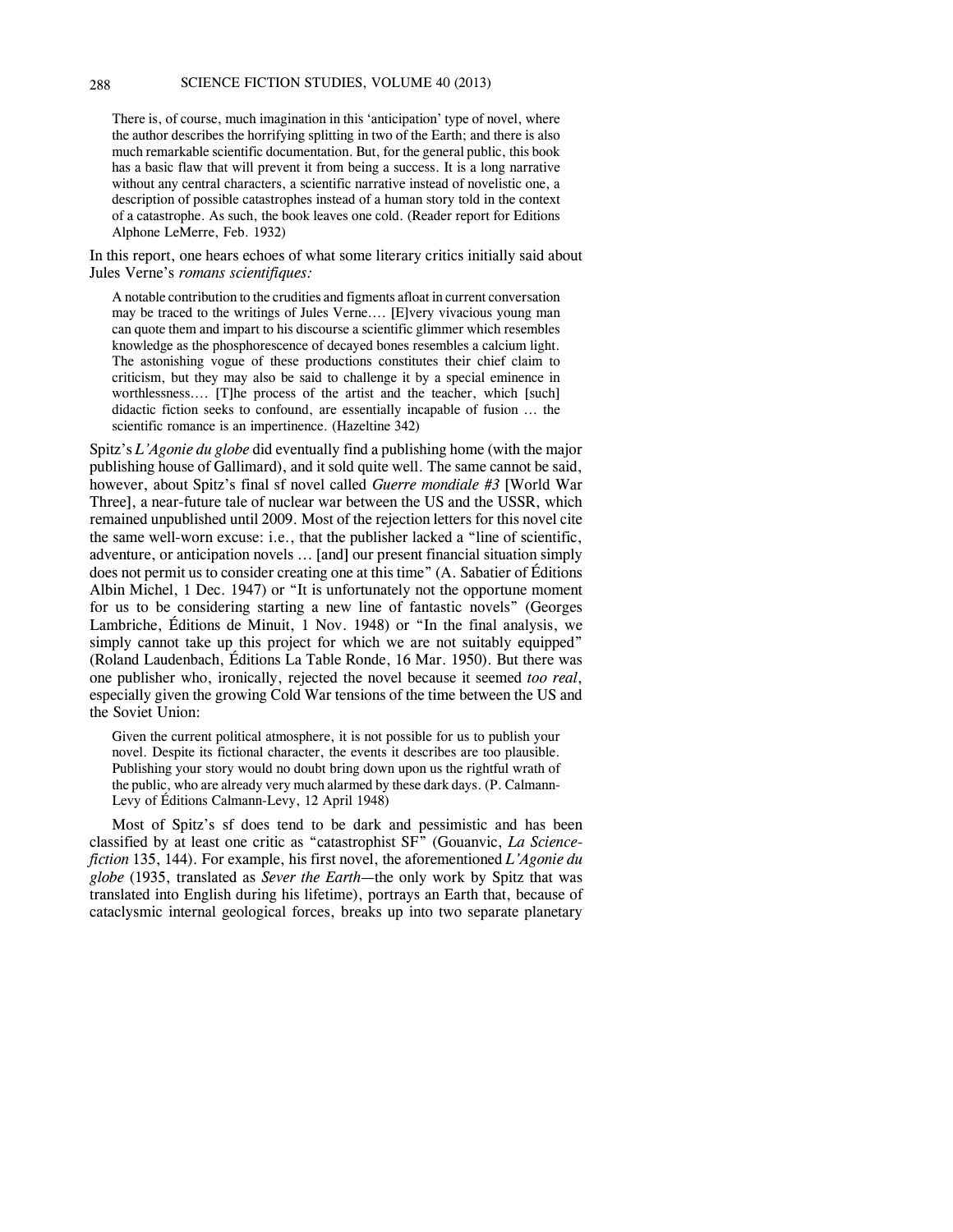bodies—one containing North and South America and most of the Pacific and the other containing Europe, Africa, Asia, and Australia. Despite massive earthquakes, gigantic tsunamis, and widespread global devastation, humanity survives. But the fragment of Earth containing the Americas slowly drifts into the orbit of the Moon, crashes into it, and is entirely obliterated. (So much for Spitz's not-so-subtle commentary on the value of American culture.) The plot may seem far-fetched and rather superficial for an end-of-the-world story, but what makes Spitz's narration especially effective is his meticulous attention to detail and his bitingly satiric humor. For example, here is a passage describing the effects of the new half-planet's suddenly diminished gravitation and air pressure:

The air was much lighter; barometers only registered 21 inches. This resulted in a massacre among cardiac and asthmatic sufferers but, on the other hand, patients with tuberculosis suddenly improved....

 Those most satisfied with this new state of affairs were the children. They jumped about in the public gardens and parks with an agility which would have shocked their grandparents. They took standing jumps for the fun of it over shrubs and fountains, much to the park-keepers' despair....

 It goes without saying that the lowering of barometric pressure was even more severe in high altitudes. It became impossible to make the ascent of Mont Blanc, and the last two Alpinists who attempted it went to their deaths.... All the villages located in the high valleys were now depopulated. It was learned one day that the Buddhist monasteries of Tibet, which their Lamas and their living Buddhas had refused to evacuate, were now inhabited only by corpses. They had all perished from asphyxiation, a new form of Nirvana. (*Sever* 113-15)

Another such "thought experiment" is featured in Spitz's 1938 sf novel *L'Homme élastique* [The Elastic Man], in which a French scientist named Dr. Flohr has discovered a way to enlarge or shrink the atoms of human beings by means of a high-tech electro-magnetic beam—similar to the device portrayed in the popular movie *Honey, I Shrunk the Kids* (1989). As Flohr's invention becomes known, people from all over the world come to him clamoring to change their size: men and women to please their lovers by becoming taller or more petite; athletes in order to have an edge over their competition; factory workers to adapt their size to the machines they operate; doctors to miniaturize themselves to do surgery more effectively deep inside the human body; and even Army generals to shrink their soldiers to Lilliputian size to better infiltrate the enemy's defenses or to expand them so much that they will be lighter than air and serve as living spy dirigibles. Predictably, national governments soon begin to pass a myriad of "size" regulations. The USSR, for instance, decides that, in the tradition of Peter the Great, all Russian citizens will henceforth be no less than 4 meters tall. The Parliament of Great Britain passes a new law forbidding entry into the British Isles by anyone who is not of "normal" English size. And Hitler's Third Reich in Germany adopts a "race-based" policy on the question of a person's height, issuing the following official proclamation:

After meticulous and extensive study of this matter in the laboratories of the Empire under the direction of the Ministry for Race Improvement, the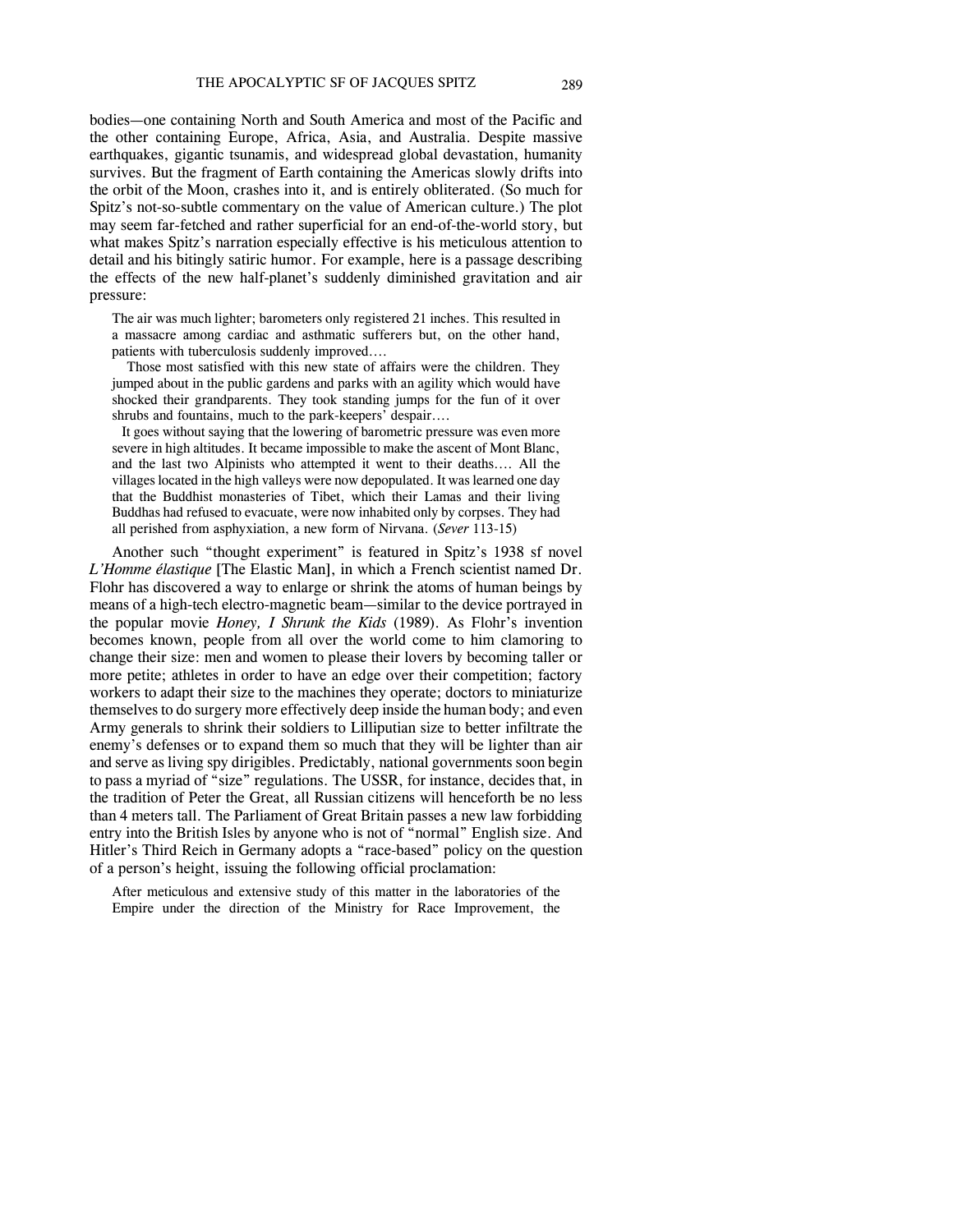government has decided that the German race will adhere to a fixed range of sizes available through this atom elasticity process. The dimensions adopted must strictly conform to the those prescribed in the following Articles:

Article 1. The Führer will be 6 meters tall.

Article 2. The Cabinet Ministers, General of the Armies of the Reich, Commandant of the Storm Troopers, and all German Ambassadors will all be 4 meters tall.

Article 3. Each German citizen, upon reaching his age of majority, will be made 2½ meters tall, the official German size.

Article 4. By special dispensation and in the spirit of religious tolerance, all Catholics will be allowed to maintain their current height.

Article 5. No Jew will be allowed to be taller than 10 centimeters. (171-72)

(One delightful aspect of reading Spitz's novels dating from the late 1930s is that they occasionally include derogatory references to Hitler and Goebbels from Nazi Germany, to Mussolini from Fascist Italy, and to other notable historical and political figures of his time.)

Also in 1938, Spitz published one of his finest sf works, *La Guerre des mouches* [The War of the Flies], an apocalyptic thriller depicting how these insects one day unexpectedly mutate, develop intelligence, declare war on humans, defeat them, and become the dominant species on Earth. Perhaps modeled on H.G. Wells's 1905 short story "The Empire of the Ants," Spitz's tale is told from the point of view of one of the surviving members of the human species who are now being preserved by the flies in a kind of zoo. This narrator tells in great detail how humanity is both outsmarted and overwhelmed by these ever-evolving insects. Certain passages such as the following highlight the story's relentlessly grim Voltairian humor:

[T]he Catholic Church had not yet taken sides in this controversial question concerning the flies' intelligence.... Some writers went so far as to claim that if they were intelligent, they probably also had souls! This new and outrageous heresy, known as Vandellism from the name of a certain Father Vandelle who ... had been the first to propose the idea, was promptly condemned by the Church. But it nevertheless had many believers among the people.

"If the flies have the gift of intelligence," insisted these disciples of Father Vandelle, "then we should not fight them or declare war on them, which is contrary to our religious beliefs. Instead, we should be trying to evangelize them! ... Let us be guided by that wonderful Christian icon that, for centuries, has brought tears to the eyes of our faithful: the image of Saint Francis of Assisi preaching to the birds. We should be preaching to these insects...."

The Vatican in Rome, of course, simply ignored such opinions. But in Anglo-Saxon countries this call to spread the Gospel was answered, and the Salvation Army decided to send to Morocco its first missionary team composed of two pastors, three assistants to distribute Bibles, a dozen sisters of Jesus Christ, and a small portable pipe organ. They all came ashore at Casablanca. One month later, only the organ could be found. It was lying 200 meters from the dock. Its pipes were not edible by the larva. (109-10)

This bleak Darwinian tale—reminiscent of Rosny's *La Mort de la terre* [The Death of the Earth, 1910]—can also be viewed as a piece of cautionary political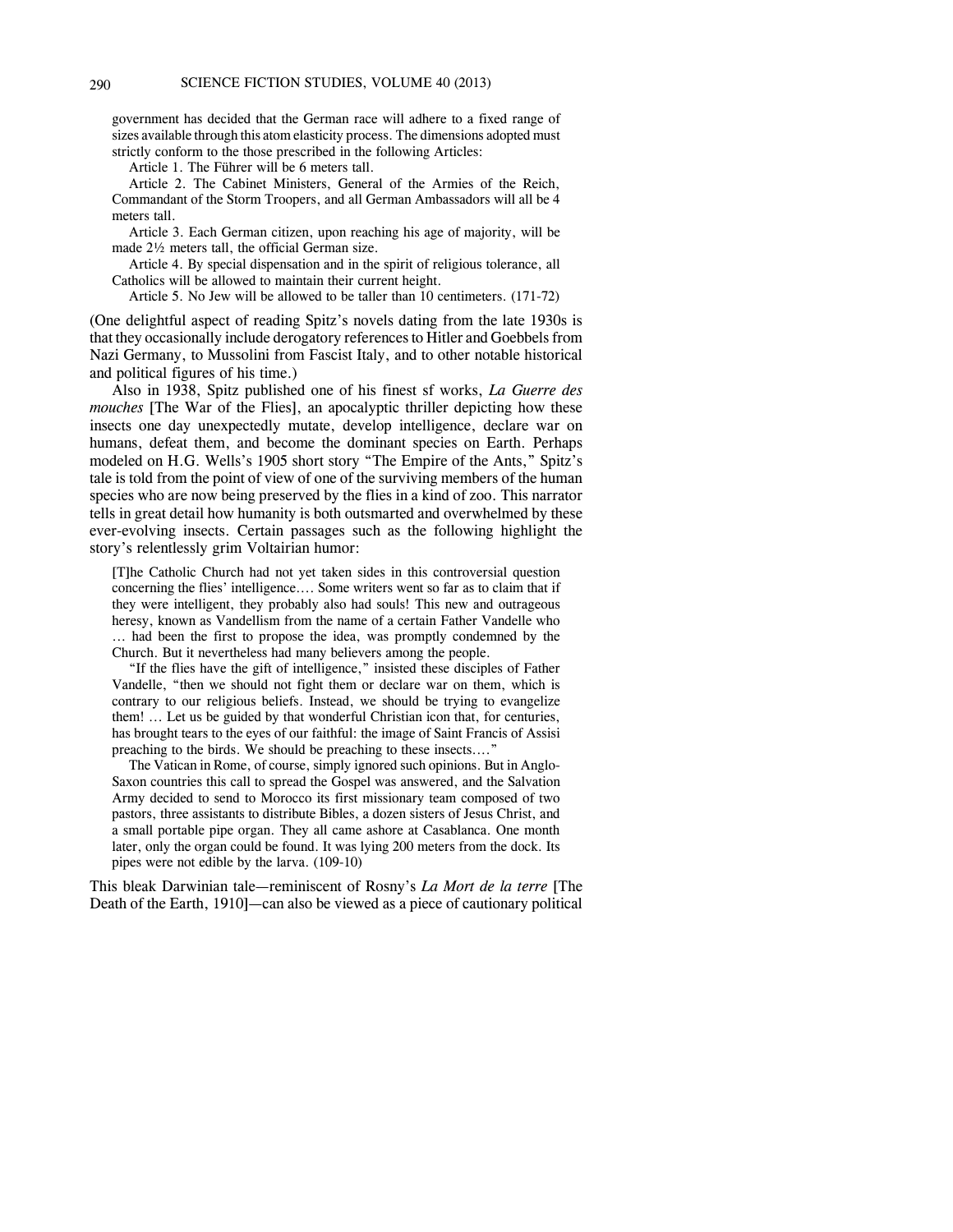prophesying: i.e., a metaphorical warning about the rise of Nazism in Germany during the late 1930s and the weakness of France and England in responding to its increasing aggressions.2

Immediately after the war, in 1945, Spitz published a visionary sf novel that many critics have called his masterpiece, *L'Oeil du purgatoire* [The Eye of Purgatory, trans. Stableford, 2010]. The story is narrated by a down-and-out artist named Poldonski whose paintings have received no public recognition and who is on the verge of committing suicide. He encounters a rogue scientist from the Pasteur Institute named Dr. Dagerlöff, who is looking for a human guinea pig on whom to test a new bacterium he has developed. This bacterium, once injected into the optic nerve, will allow the human eye to see a few seconds into the future. With nothing left to live for, Poldonski volunteers to test the microbe and submits to the necessary procedure. Within hours, his vision begins to mutate, and he now sees everything around him not as it is but rather how it will become a few moments later. Dagerlöff describes this as a "journey into causality" where the subject is witnessing the present as it grows older. Poldonski does not travel through time; he is living within his same temporal reality. But his eyes see this reality not as it is but as it will be. His other senses are not affected—he can still hear, touch, and smell in sync with "normal" time—it is only his eyes that perceive differently, slightly in advance. At first, this temporal disjunction, measured by just a minute or two, is only mildly disorienting. For example, he finds it difficult to shave because the image of himself that he sees in the bathroom mirror is already clean-shaven. And when he holds a conversation with someone, the movements of their mouth and their facial gestures are out of sync with the words he hears, which arrive a bit later.

But his life begins to get seriously complicated when the temporal disjunction suddenly begins to accelerate, from minutes to days to weeks and then to years. Looking outdoors, he sees cadavers walking the streets, which before his eyes turn into skeletons and then mere clouds of dust. He must continually take Kodak photographs of his surroundings in order to know what they "really" look like since he can only see them as they will be years later.<sup>3</sup> In one especially fascinating passage, he even witnesses his own death:

This morning, my face in the mirror frightened me. I had to take a photo of myself to reassure myself: I'm a little thin, and my eyes are sunken in their orbits, but no grave symptom is visible in the snapshot. In the mirror, however, what a sight! I could believe that I'm looking at a mummy. The skin is clinging to the bony structure; the hair is sticking to the temples; wrinkles are hollowing out multiple parentheses on both sides of my mouth.... I can see myself aging with the naked eye, as in a speeded-up film.

Horror! I can see myself not only getting older, but dying! ...

Suddenly a real anguish grips me. My hand trembles, to the point at which I can't carry on writing—what if, once I'm dead, *I can no longer see anything?* The dead are plunged into eternal darkness. In a moment, since I shall be dead, I might go blind. An atrocious prospect! ...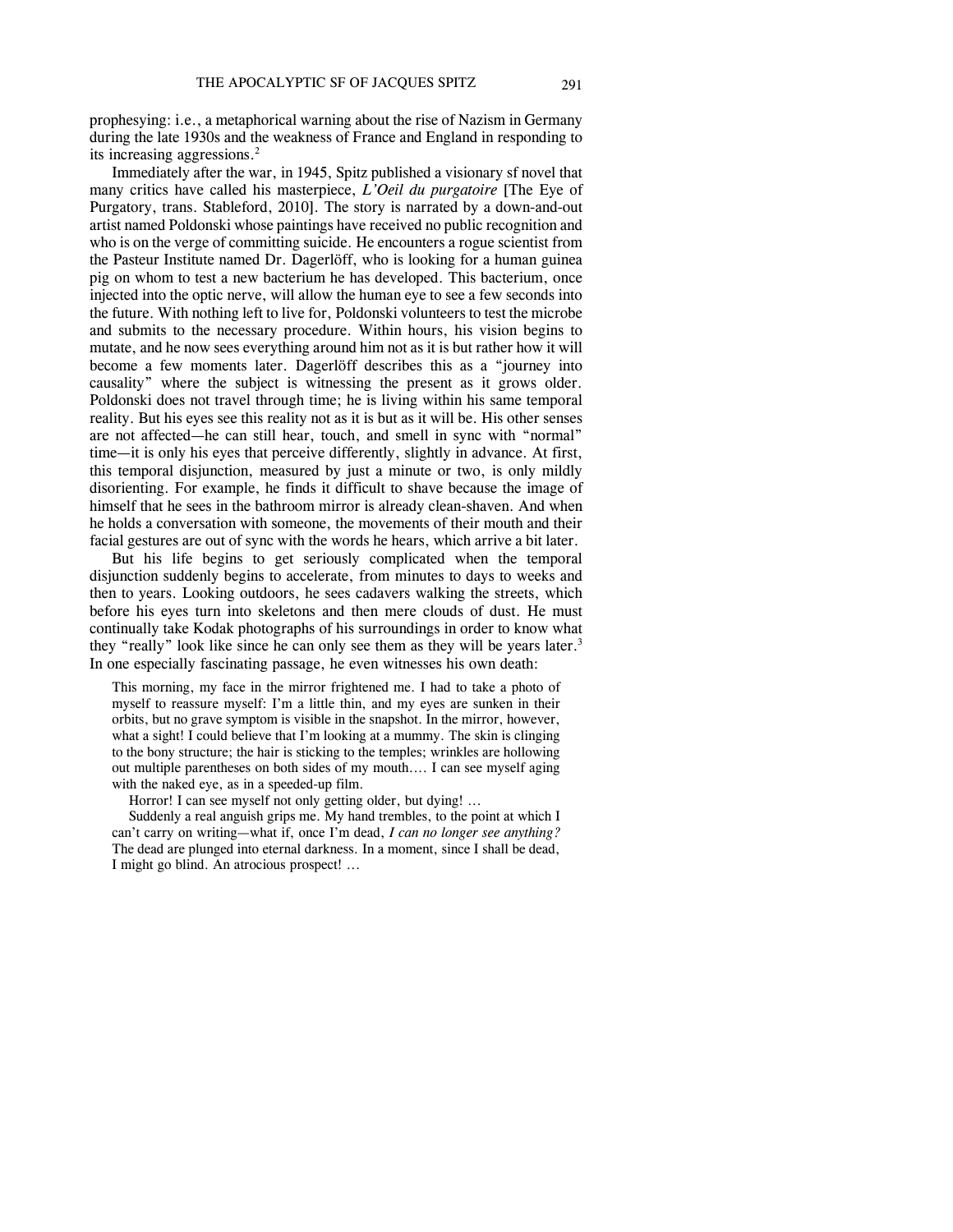It's the end; I sense it.... My eyelids are no longer fluttering. The pupil dilates, dilates, opening on abyssal depths. My taut features relax. As abrupt as a blade, a veil falls before my eyes. I'm dying ... I'm dead ...

O joy! I can still see! (Stableford trans. 193-97; emphases in original)

The oxymoronic and "Valdemarian" overtones of this passage are noteworthy. Poldonski lives on after seeing his own death and describes his condition in the following terms (hence the novel's title): "It is, in a way, the eye of purgatory that I direct at the world from now on" (Stableford 199). He soon observes the future death of his mistress and can no longer bear to make love to her:

I no longer knew what I was thinking, but I took her in my arms and pressed my lips upon her firm, smooth face, flourishing with health and life ...

When I opened my eyes, I perceived with a shiver of horror that I was no longer holding anything in my arms but a corpse, her sides ultra-Baudelairean in their stickiness ...

Her cadaver with the vitreous eyes was no more appealing than a scarecrow. I sensed, brutally, that I would never play out the comedies of the living again. She raised her arm in order to caress my hair with her hand. I recoiled abruptly.

"One might think that I scared you."

One owes the dead the truth. Unblinkingly, I replied: "No, you horrify me." With the staring eyes of a cadaver she shot me a glance—oh, what a glance! But I sustained the shock, as with a sword. Hatred seemed to strike sparks in the silence. The dead treat each other harshly. Unceremoniously, I commanded: "Go away!"

She got up abruptly, as if stung by a whiplash. She didn't say a word; she left.

If she had demanded an explanation, my reply was ready: "I too want a living lover." (Stableford trans. 207-08)

Poldonski's symptoms continue to increase in speed. From years and decades, his temporal perception now extends to centuries and millennia. Soon he is viewing the world in a far-distant future inhabited only by animate "forms," the eternal remains of human desires, sentiments, and hopes after humanity itself has perished. The narrator, ironically feeling his own transient mortality, exclaims "Oh! why have I not thought, felt and loved better? ... Why has my life been so poor?" (Stableford trans. 227). In the conclusion of the novel, his future vision eventually includes the death of the solar system, the extinction of the Sun, and a final encounter with one last "form"—the image of himself as others have seen him throughout his life, the only self which truly endures. His journey is over, and his last words are: "I understand. I understand everything: I am going to die, and that is my soul, awaiting me on the threshold of eternity" (Stableford trans. 238). It is a very Existentialist conclusion to a novel that expertly weaves together diverse elements of universal entropy, post-Surrealist irony, and the omnipresence of death and decay.

A few words should be said about Spitz's sf short stories, many of which remain unpublished to this day. The majority of them were written *after* his novels—during the late 1940s and 1950s—and a few seem decidedly un-Spitzian in their subject matter and tonality. Most, such as "Après l'ère atomique" [After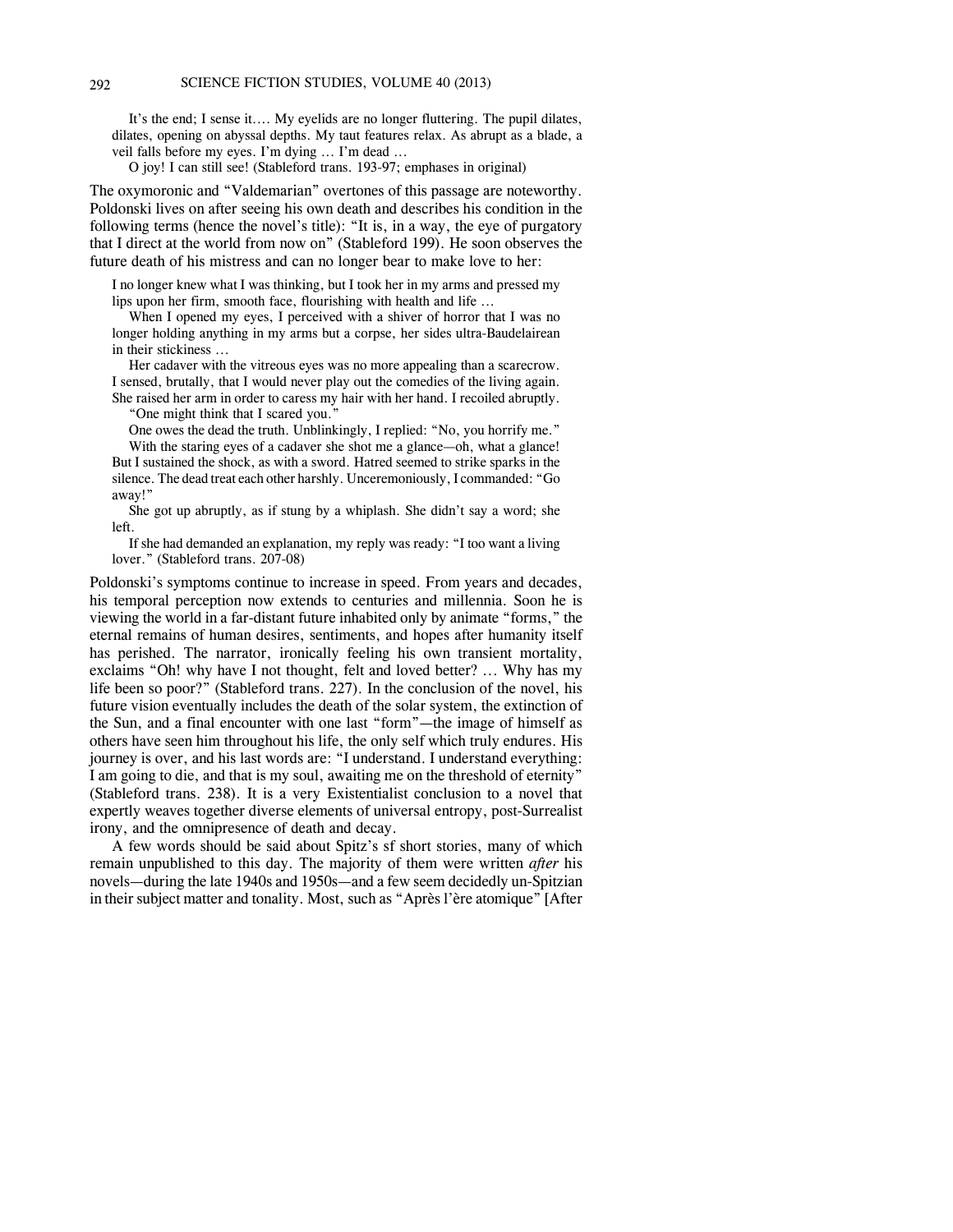the Atomic Era], "Le Nez de Cléopatre" [Cleopatra's Nose], "La Peste mimétique" [The Mimetic Plague], and "Interview d'une soucoupe volante" [Interview with a Flying Saucer], continue to depict catastrophist scenarios where humanity is either wiped out, rendered completely homogeneous, or reduced to being a highly prized food source for Earth's alien conquerors. Some are future-war stories, such as "Bataille navale atomique" [Atomic Navy Battle] and "La Machine à finir la guerre" [The Machine to End War], where the author's political cynicism continues to be on full display. But there are several other short stories, such as "Amours en l'an 4000" [Love in the Year 4000], "Sports de printemps sur Vénus" [Spring Sports on Venus], "La Planète des femmes invisibles" [The Planet of Invisible Women] and "La Machine à fabriquer les femmes" [The Machine to Manufacture Women], that focus on questions of romantic love, extraterrestrial sex, and "fully functional" female androids—all narrated in a tone that is surprisingly light-hearted and mercurial, but also unremittingly sexist. For example, when the sales manager of the android factory is asked why they produce only female androids, he replies "We have not yet been able to synthesize intelligence. For a man, some intellect is necessary. For a woman, it's different" (175). Or consider the following passage, where this same sales manager is explaining his product's "operating instructions" to a new customer:

"During the first few days, be sure to keep her on a leash or hold her hand when you go out in public until she becomes sufficiently used to you," advised the salesman. "If, after this breaking-in period, she exhibits any defect whatever, we will replace her for you. And please do not forget that these synthetic girls are not protected under the law like normal women are, even though their exterior appearance is identical. When you grow tired of her, you can sell her on the second-hand market, trade her in for a new model, or have her put down. It's entirely your choice. You can beat her and even chop her up into little pieces if you wish, without breaking the law...." (176)

One last word on the persistent pessimism that pervades Spitz's sf: in many respects, the negative tone of these stories reflects the social ambiance of the *entre-deux-guerres* period in France where the horrors of World War I—in which over two million French were killed or crippled—had left deep scars in the national psyche. The technological optimism and confidence in scientific progress that had been popularized since the 1860s by writers such as Jules Verne, Albert Robida, and Paul d'Ivoi now lay shattered in the poison-gassed trenches of Alsace and the bombed-out ruins of Verdun. Among the French public, a sense of despair and revolt fueled new anti-establishment cultural movements such as Dada and Surrealism. Literary fiction offering positive portrayals of science and technology was suddenly very much out of favor, and the number of publishing outlets for it diminished rapidly. In the words of one sf historian, "By the end of the 1920s, just as Hugo Gernsback's *Amazing Stories* was preparing to bloom on the other side of the Atlantic, the Golden Age of French science fiction had effectively ended" (Lofficier, *French Science Fiction* 362). Nurtured in the 1920s and writing in the 1930s and early 1940s—those turbulent years just before and after World War II—Jacques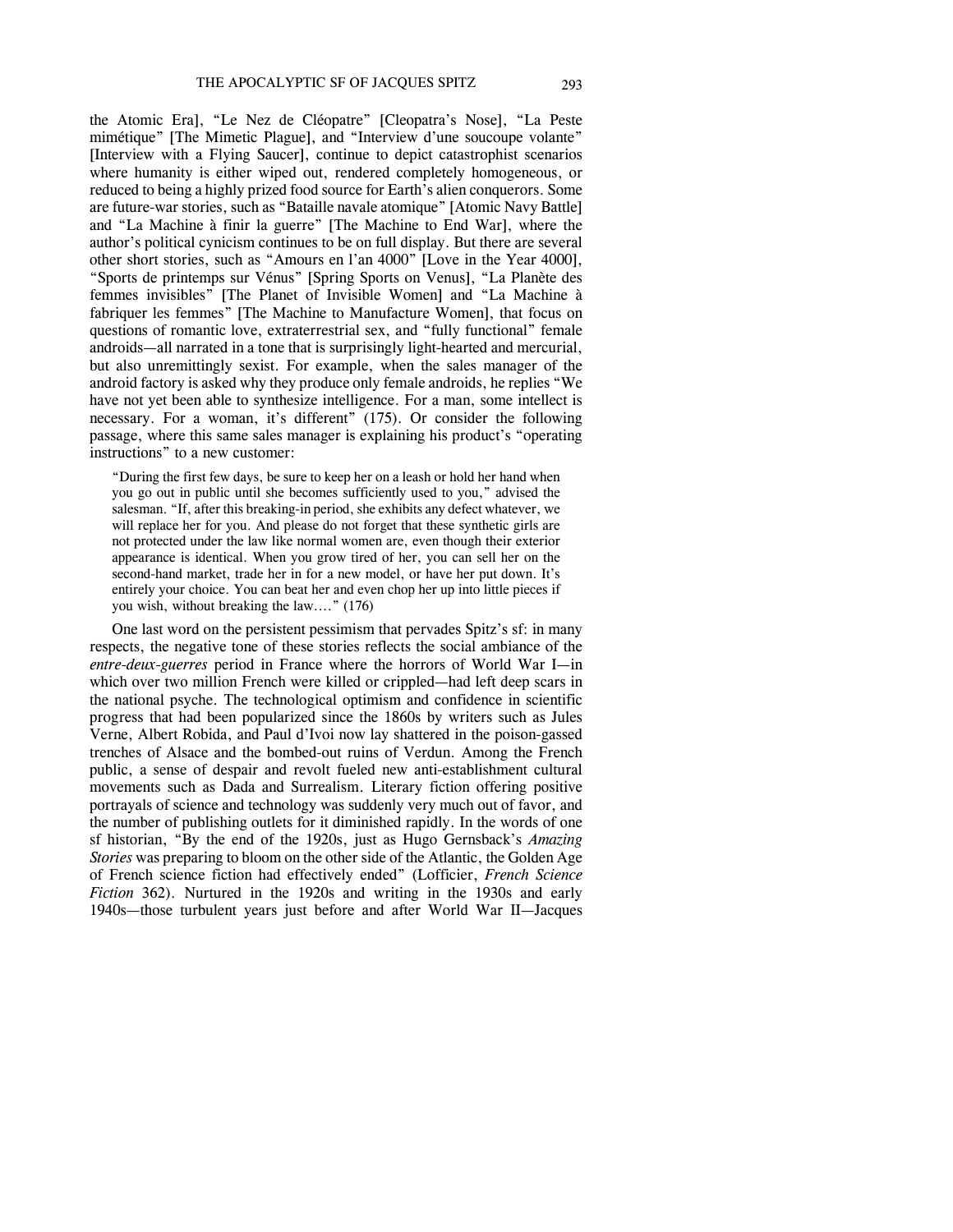Spitz's sf exemplifies the tenor of his times. As such, he may have been among the last of those purely French sf writers before the genre was transformed (or ideologically highjacked, as some have argued) by the sudden and massive influx of American sf into the French cultural marketplace during the postwar years of the 1950s.<sup>4</sup>

#### **NOTES**

1. These personal letters and other unpublished materials on and by Spitz can be found in the "Fonds Jacques Spitz" at the Bibliothèque Nationale in Paris, France. All translations from the French are my own unless otherwise attributed.

2. See Gouanvic, *La Science-fiction française* (145-49).

3. Such unforeseen complications are at the heart of many sf works about "enhanced vision" such as H.G. Wells's "The Remarkable Case of Davidson's Eyes" and Rosny's "Un Autre monde" [Another World] (both published in 1895), Maurice Renard's 1921 novel *L'Homme truqué* [The Altered Man], Edmond Hamilton's "The Man with the X-Ray Eyes" (1933), and Roger Corman's *X: The Man with the X-Ray Eyes* (1963).

4. For more on this "second American invasion" of France by Anglophone sf, see Evans (260-61) and the detailed analyses by Gouanvic in his *La Science-fiction française* (167-78) and *Sociologie de la traduction*.

#### ANNOTATED BIBLIOGRAPHY OF SF BY JACQUES SPITZ

- Sf novels (most of which were published as *romans fantastiques* [fantastic novels]), listed in chronological order:
- *L'Agonie du globe* [The Agony of the Globe] (Paris: Gallimard, 1935) Rpt. Paris: Septimus, 1977. Published in English as *Sever the Earth* (trans. Margaret Mitchiner, illus. Denis Tegetmeir), London: John Lane The Bodley Head, 1936. As a result of catastrophic geological forces, the Earth splits into two parts. Despite widespread devastation, humanity manages to survive. One of the two fragments of Earth then drifts into the orbit of the Moon where it is destroyed.
- *Les Évadés de l'an 4000* [Escapees from the Year 4000] (Paris: Gallimard, 1936) Rpt. Paris: Gallimard, 1948. Due to disturbances in the Sun's energy patterns, the entire Earth has entered a new Ice Age, profoundly transforming the social and political life of humanity. Africa becomes the only habitable continent, and all human civilization has been forced underground. In the year 4000, humanity lives in huge underground cities under the strict dictatorship of a scientific ruling elite which forbids visiting the surface of the planet. The hero of the story, a rogue scientist who believes that humanity's only hope is to colonize other planets, manages to launch a rocket into space. He is immediately arrested and imprisoned (ironically, on the island of Saint Helena), but he is soon released after the government is overthrown in a popular revolt. Declared president of the United States of the World, the scientist is eventually responsible for sending a spaceship of human colonists to the planet Venus.
- *L'Homme élastique* [The Elastic Man] (Paris: Gallimard, 1938) Rpt. Verviers, Belgium: Marabout, 1974; in *Joyeuses Apocalypses*, Paris: Bragelonne, 2009. A French scientist named Doctor Flohr finds a way to compress or expand the atom—a technology that allows him to shrink human bodies to microscopic size or to enlarge them into giants. He decides to market his "Flohrization" process and it becomes an instant hit worldwide. Everybody wants to use it: generals to enhance their armies, medical doctors to facilitate their treatment of bacterial infections, couples to have a better "fit" with their partners, athletes to improve their performance, etc. Soon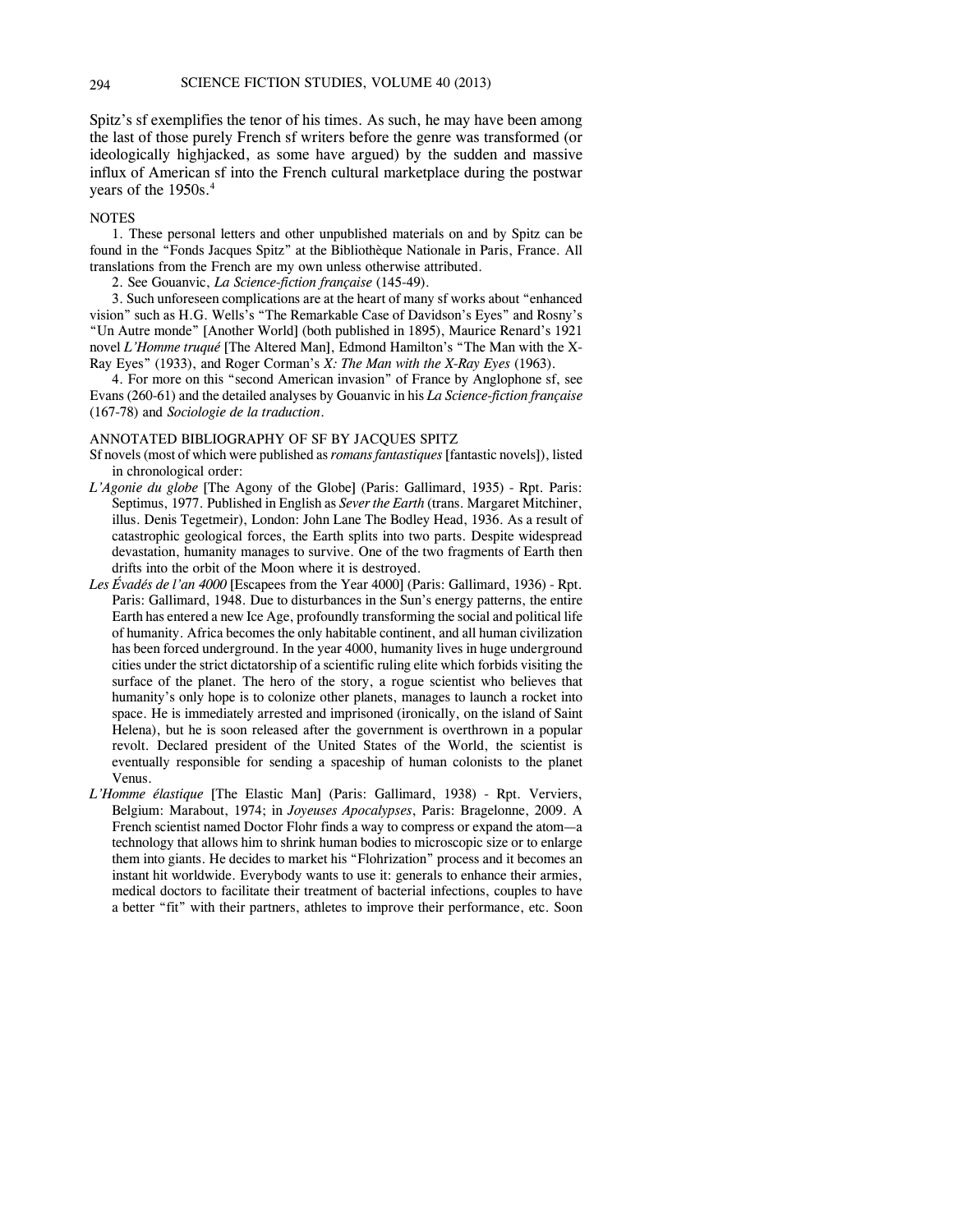the entire world is transformed as humanity embraces this new technology and its potential to evolve them into a super-species. But the cost is high and many traditional human values and cultural practices are no longer socially relevant, including art, music, athletics, heroism, even love.

- *La Guerre des mouches* [The War of the Flies] (Paris: Gallimard, 1938) Rpt. Verviers, Belgium: Marabout, 1970; Paris: Ombres, 1997; and in *Joyeuses Apocalypses*, Paris: Bragelonne, 2009. Translated into Spanish as *La Guerra de las Moscas* (Mexico: Cima, 1939). "Following a mutation, flies attack and conquer humanity through their larger numbers, higher intelligence, and rigorous discipline. The story is told from the viewpoint of a surviving human who has been kept by the victorious diptera as a specimen in a reservation, together with an erstwhile dictator, a pope, and other characteristic examples of the late human species. An ironic, almost prophetic pre-WWII parable" (Jakubowski 429).
- *L'Expérience du Dr. Mops* [The Experiment of Dr. Mops] (Paris: Gallimard, 1939) Rpt. Paris: Laffont, 1972. Translated/adapted into English by Brian Stableford as *Dr. Mops' Experiment*, Encino, CA: Black Coat Press, 2010. This short novel is Spitz's first treatment of the theme of temporally displaced perception that will appear in more expanded form in his more famous 1945 novel *L'Oeil du purgatoire* [The Eye of Purgatory]. Here, a scientist named Dr. Mops has succeeded in accelerating cell growth in the part of the cerebral cortex of the human brain that controls the organization of memory. The result is that the subject who has been operated on, although living in the present, perceives everything around him as it will be in the future.
- *La Parcelle "Z"* [The "Z" Particle] (Marseille: Vigneau, 1942).The scientist-industrialist Blandin is a master of "bioelectrics"and "pharmacobiology." Among his other discoveries, he has developed a kind of "living metal" called *argénium* which, when animated with a few human cells, allows one to monitor the movements of the person whose cells are used through a kind of electrico-magnetic display indicating the movement of that person's "particle" on a map. A young man named Bernard Desmaisons, a lab assistant to Blandin, marries Cécile, Blandin's ward, and begins to track her comings and goings through the movement of her "Z particle" on the screen. Cécile dies unexpectedly, but her "Z particle" continues to live and ultimately leads Desmaisons to Blandin's pregnant daughter where it remains until the birth of the baby. Desmaisons adopts the child as his own, convinced that the baby contains the essence of Cécile's reincarnated soul. An unusual amalgam of genres, this novel is part detective story, part love story, part occultism and spiritualism, part futuristic technology, and part scientific extrapolation.
- *Les Signaux du soleil* [Signals from the Sun] (Marseille: Vigneau, 1943) Rpt. in *Chasseurs de Chimère: l'âge d'or de la science-fiction française*, ed. Serge Lehman, Paris: Omnibus, 2006. Martian and Venusian prospectors begin to "mine" the Earth's atmosphere for its oxygen and nitrogen, creating huge atmospheric disturbances across the planet. They are unaware that the Earth is home to intelligent life. A young human astrophysicist, the hero of the tale, figures out a way to communicate with these extraterrestrial entrepreneurs by ionizing the atmosphere in such a way as to communicate the number "pi" (3.1416). The Martians and Venusians, as advanced morally as they are scientifically, realize their error and immediately stop their extraction operations. An unusually optimistic novel by Spitz.
- *L'Oeil du purgatoire* [The Eye of Purgatory] (Paris: Nouvelle France, 1945) Rpt. Paris: Laffont, 1972; Paris: Presse Pocket, 1980; Paris: Ed. L'Arbre vengeur, 2008. Translated into English by Brian Stableford as *The Eye of Purgatory*, Encino, CA: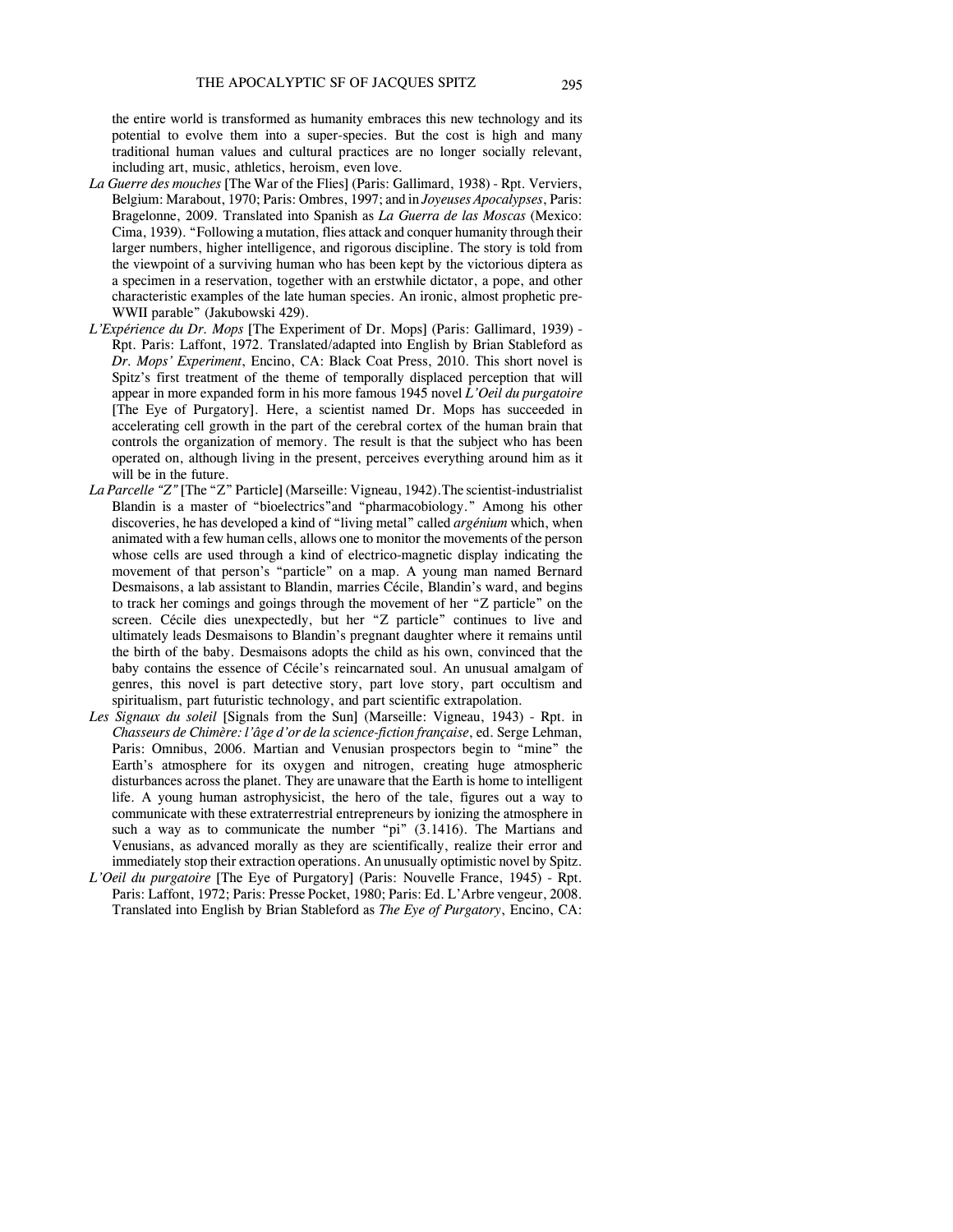Black Coat Press, 2010. "A mad scientist isolates a bacillus that lives a few seconds ahead of present time and inoculates a painter with it. The unfortunate man thus becomes capable of seeing the future in a most extreme form: when he sees a child, at first he sees it as an adult and then, as the illness progresses, as a skeleton. Life becomes a nightmare as he keeps moving through a world of corpses. As his condition worsens, he walks through a universe of bones and dust until he finally witnesses the souls of people around him and, at last, his own soul, signifying the end of his ordeal, and his own death. A chilling and unique novel whose powerful theme has seldom been tackled elsewhere" (Jakubowski 429).

- *Guerre mondiale #3* [World War Three] (published posthumously in *Joyeuses apocalypses*, 2009). A future historian tells of how the ongoing Cold War between the USSR and the USA in the twentieth century suddenly turned hot, igniting World War III. Russia invaded Western Europe and soon conquered all of Africa as well. After the destruction of Chicago by Communist A-bombs, the United States counterattacked with nuclear weapons of its own and a host of other high-tech armaments (including chemical and biological agents and soldiers who had been preserved cryogenically for just such an eventuality). As the war progressed, the populations of the world were decimated. The carnage did not end until American scientists discovered a way to change the Earth's axis (cf: Jules Verne's *The Purchase of the North Pole* [1889]) and to make Moscow the new North Pole, burying it permanently under miles of ice. A future-war tale—or, from today's perspective, a kind of alternate history—that is cynically pessimistic but that also features some very inventive extrapolations and much black humor.
- *Alpha du Centaure* [Alpha Centauri] (According to Pierre Versins, this novel was in the process of being published in 1945, but all existing copies were destroyed when the publisher's inventory was plundered by the occupying German army. The author's original typewritten manuscript, however, is available in the Bibliothèque Nationale in Paris: NAF28099, MF 33646. Uncharacteristically for Spitz, this novel expands on his unpublished short story "Amours en l'an 4000" [Love in the Year 4000] and recounts a futuristic love story.) On the planet Gala in the Alpha Centauri system, the 22-year-old Terpène Cator is desperately attempting to reconnect with his exgirlfriend Héra, who has just become the fiancée of his ex-friend Seldor. At the same time, diplomatic relations between the government of Gala and that of Siria (a planet in the nearby Sirius system) are rapidly deteriorating. Following the discovery of a strong telepathic link between lovers, Gala's leaders decide to send half of ten loving couples to Siria as spies, to communicate back to their home planet telepathically. Héra and Seldor are selected for this duty, but Terpène (whose father is a powerful Galan politician) manages to have Héra sent to Earth instead. Using the captured Seldor as a test subject, the Sirian government develops a "love" bacteria with which they manage to infect all the inhabitants of both Gala and Earth—all the men fall madly in love with Héra and all the women with the Emperor of Siria. Worldwide love-sickness cripples Galan society, but Earth is largely unaffected, since most of its population had migrated to Venus hundreds of years earlier. Soon after, Seldor is killed on his journey to Earth, Héra undergoes a near-death experience herself, and Terpène and Héra rekindle their love and live happily ever after on an Earth that is slowly regressing back to its pre-technological natural state.
- Sf short stories (many of which belong to an unpublished collection which Spitz titled *Nouvelles Fantastiques* [Fantastic Short Stories]):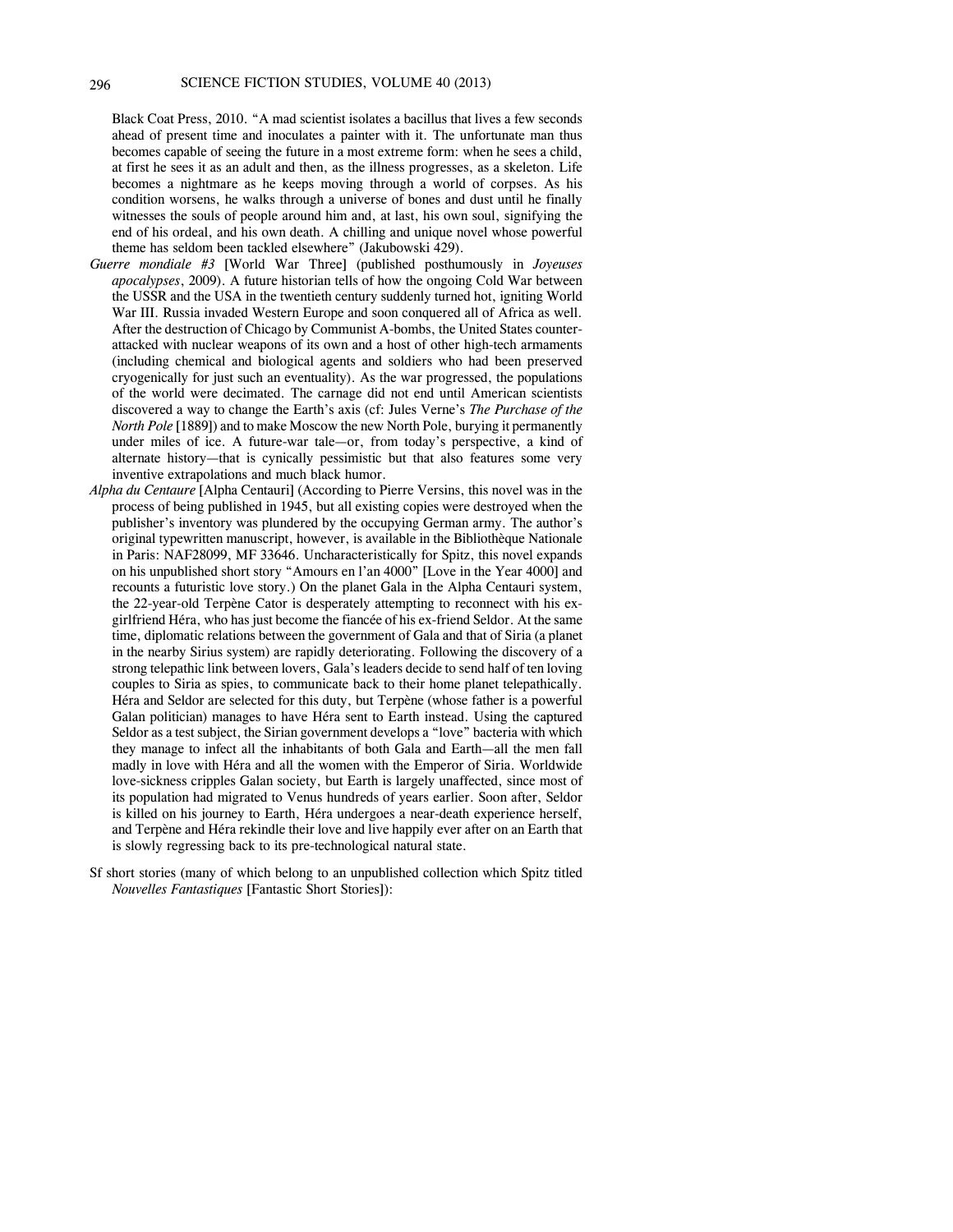- "Bataille navale atomique" [Atomic Navy Battle]. (Published in *Sel marin, l'humour dans la marine* [Paris: Marine Nationale, 1946]). Drone warfare against the Japanese in the South Pacific, where all the ships are manned by robots and the generals are controlling the movements of the fleet electronically using TV screens from a bunker buried deep beneath Washington, DC.
- "L'An 3000" [In The Year 3000]. (Published in *V-Magazine* 287 [11 juin 1950], illus. Guy Sabran.) Descriptions of a day in the life of a variety of individuals from the year 3000: a successful businessman, an airline flight attendant, a planetary miner, a light sculptor, and others. (Similar to Jules/Michel Verne's "In the Year 2889" [1889].)
- "L'Enigme du V51" [The Enigma of V51]. (Published in *V-Magazine* 326 [7 janv. 1951], illus. Guy Sabran, and reprinted in *Joyeuses apocalypses* [2009], 381-90.) In the 21st century, astronauts in the rocket V51 arrive on the Moon and discover humans already living there—and they speak English! It seems the satellite had been colonized by Earthmen ten thousand years earlier.
- "Sports de printemps sur Vénus" [Spring Sports on Venus]. (Published in *V-Magazine* 445 [1951].) All Venusians are born as women; but at age thirty they become men. Male Earthlings who visit Venus's unique vacation resorts can select both the type of female companion/guide they would prefer—according to height (large, medium, petite), body type (chubby, standard, "extra dry"), and temperament (sentimental, semi-passionate, passionate, fiery)—as well as their favorite sporting activity, from skiing on carbonic snow to jet-propelled sailboats.
- "La Planète des femmes invisibles" [The Planet of Invisible Women]. (Published in *V-Magazine* [c. 1951] and later reprinted in *Bulletin des Amateurs d'Anticipation Ancienne et de Littérature Fantastique* 4 [Oct. 1990].) Retired astronaut Patrick reminisces about visiting the small planet Azul, located near the star Alpha Centauri. There, all the local women are invisible and each is recognizable only by her unique, exquisite odor (fruit or flower). Patrick subsequently discovers that he can see them by shining a special infra-red flashlight on them and learns that all of them are, in truth, repulsively ugly!
- "Après l'ère atomique" [After the Atomic Era]. (Published posthumously in *Joyeuses apocalypses* [2009], 349-55.) An historian of the future tells of how humanity conquered the atom but in so doing inadvertently changed the very nature of the space-time continuum, causing the speed of light to slow down dramatically. Stars suddenly disappeared from the night sky, and sounds could now be heard before the events causing them could be seen (thunder preceded lightning, etc.). Human civilization came to a virtual standstill and the human species regressed to a vegetative state.
- "Le Nez de Cléopatre" [Cleopatra's Nose]. (Published posthumously in *Joyeuses apocalypses* [2009], 359-67.) The title refers to Pascal's famous quote that "If Cleopatra's nose had been a little shorter, the entire face of the world would have been different." The scientist Esterdzis invents a substance that is able to instantaneously change large bodies of water into solid mud. He calls it "Cleopatra's Nose." To demonstrate its potency, he dries up the Mediterranean Sea. But he soon loses control over it, and all the oceans and rivers of Earth rapidly disappear one after another. Without water, humanity perishes.
- "Interview d'une soucoupe volante" [Interview with a Flying Saucer]. (Published posthumously in *Joyeuses apocalypses* [2009], 371-79.) Following the conquest of Earth by a powerful extraterrestrial race, the latter occupy only a small part of Europe, demand tribute of only a few humans per year, and allow the remainder of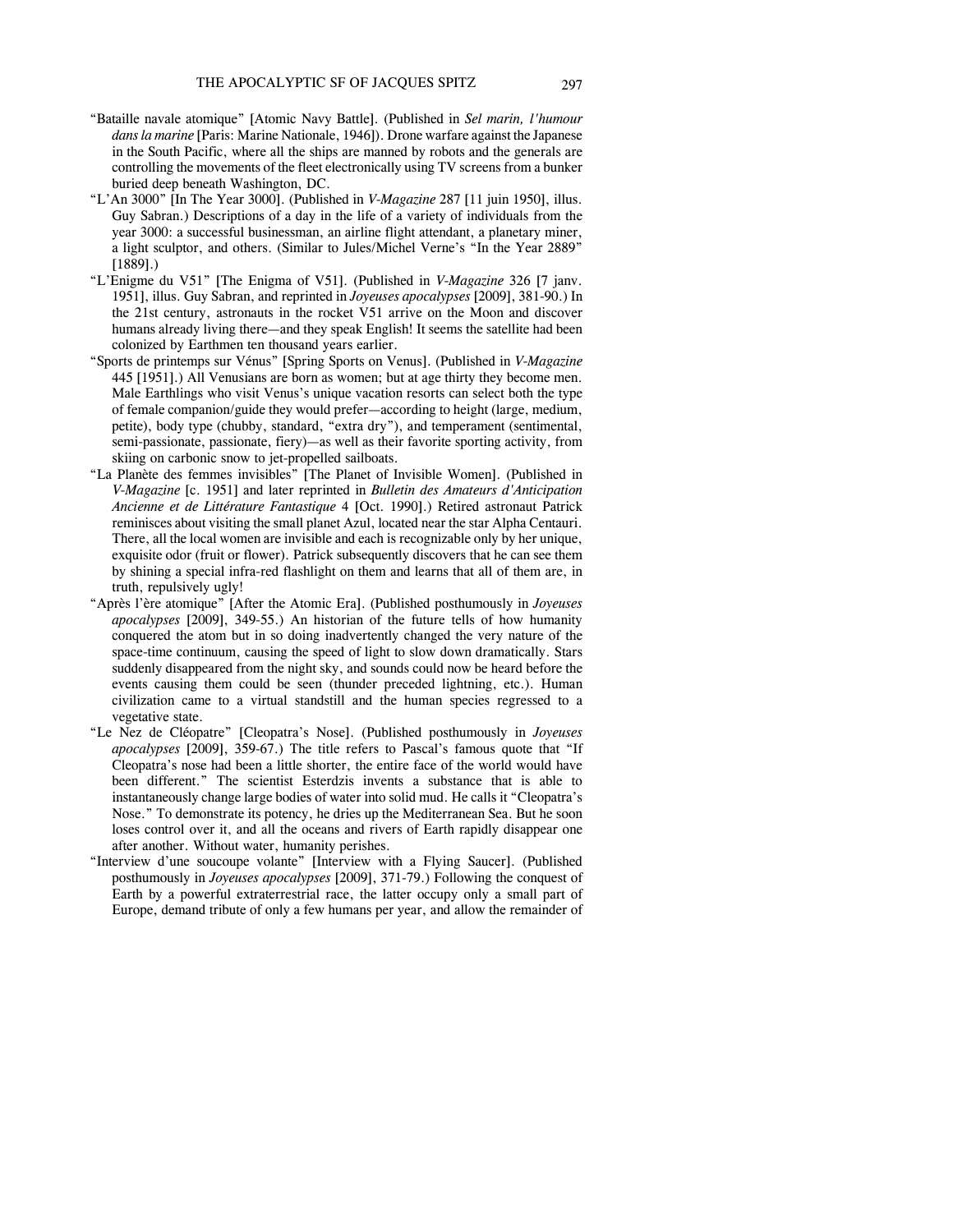humanity to live in relative freedom. A human reporter interviews the leader of the aliens and learns that Earth has been turned into a farm for the cultivation and export of human brains, considered to be a delicacy on the aliens' home planet. (Cf: Damon Knight's "To Serve Man" [1950].)

- "Les Vacances du Martien" [The Martian's Vacation] (Published posthumously in *Joyeuses apocalypses* [2009], 393-99.) A Martian narrator describes his recent vacation on planet Earth. The world had been transformed into a gigantic amusement park for alien tourists, who can visit an underwater hotel in the English Channel, the ancient ruins of the American city of Nouille-Horque, floating atolls in the South Pacific (cf: Verne's 1895 novel *Propeller Island*), a miniaturized society in Japan, and even some very upscale bordellos in Paris.
- "Le Secret des microbes" [The Secret of the Microbes]. (Published posthumously in *Joyeuses apocalypses* [2009], 403-14.) A misanthropic man in an insane asylum explains to his doctor how he has succeeded in communicating with a race of microbial bacteria, who are at perpetual war with homo sapiens. He offers his services to Science in its struggle against them. (A cross between Maupassant's "The Horla" [1887] and Renard's *L'Homme chez les microbes* [A Man Among the Microbes, 1928].)
- "Amours en l'an 4000" [Love in the Year 4000]. In 3948, the specific microbe responsible for love (the "love bug") is discovered. It is found to be transmitted via a beam of light; it enters the body through the eyes and infects the entire organism. Entrepreneurs soon develop and market special filtering eyeglasses to guard against such infections as well as a new "Aphrodite pistol" that can shoot rays of light containing the germ. Fortunately, the microbes' effects can be easily cured through a simple cleansing of the victim's spinal column to remove any traces of the microbe.
- "En 2047, le Réveillon sur Lunulette" [In 2047, The Christmas Eve Celebration on Lunulette]. A reporter meets the wealthy Rockefeller Junior in a bar on December 24. After a few drinks, the latter invites him (and a stripper named Lulu) to spend the evening with him celebrating on the artificial Earth satellite called Lunulette. After much partying, the reporter passes out and wakes up the next morning on the sidewalk of 42nd Street.
- "Le Dictaphone" [The Dictaphone]. The businessman Mr. Fairborough examines the mysterious dictation recordings of his colleague Mr. Biggs, tapes which the latter had apparently made *after his death* weeks earlier. His colleague's office was equipped with a new type of dictation machine—which requires no speaking, directly recording the thoughts of the user. Biggs's family had stored his body in the office for several weeks before deciding where to bury him. During this time, the dictaphone continued to record the dead man's thoughts. (A new variant on Edgar Allan Poe's "The Facts in the Case of M. Valdemar" [1845].)
- "La Machine à fabriquer les femmes" [The Machine to Manufacture Women]. At the dawn of the 30th century, a reporter visits a new bio-factory that manufactures anatomically correct female androids. All are 17-year-old girls, are available in 24 different models, and have a character that, "rigorously determined by a judicious choice of chromosomes, makes them docile, cheerful, infinitely accommodating, and never talkative." The factory soon becomes extremely successful until it is destroyed by mobs of real women who protest the existence of their hi-tech rivals.
- "La Machine à finir la guerre" [The Machine to End War]. The French scientist Georges Demuyter creates a set of detailed blueprints for a machine to end war. The British, Germans, and Russians attempt to steal them. Demuyter escapes to the United States, where a rich sausage magnate from Ohio agrees to fund his efforts. He begins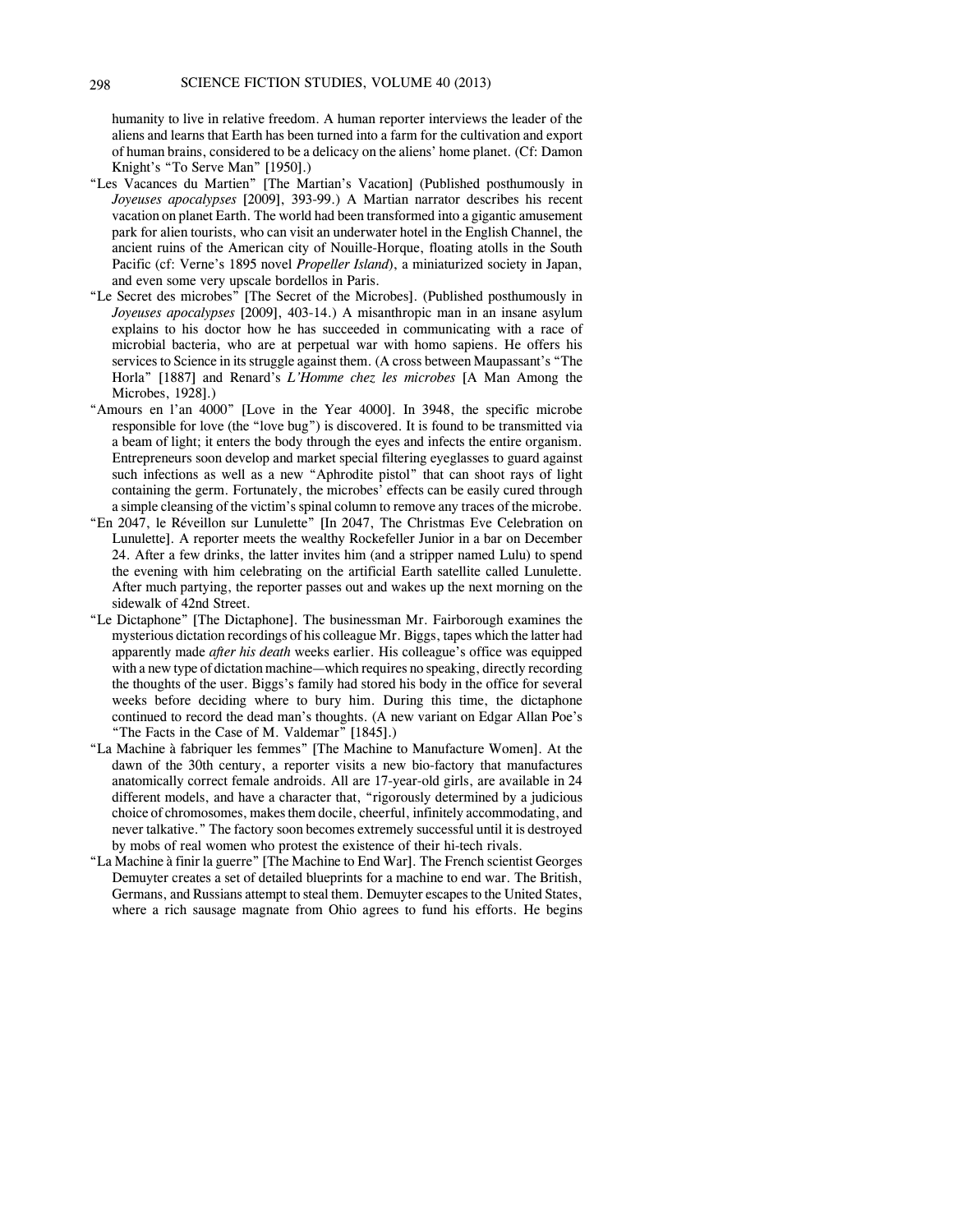building his machine in the South Pacific, protected by the US Navy. The Japanese and Chinese attack the island before the machine can be completed. The European nations promptly declare war on Japan and China. Demuyter is ultimately killed, his machine is destroyed, and his plans are lost forever. The world's armies immediately stand down, and all fighting stops. Ironically, there is no longer any reason for conflict since all nations now retain the right to wage war.

- "La Machine suprémo-détectrice" [The Supreme-Moment Detection Machine]. A machine is invented that can identify one's "supreme moment" in life—the specific time and place when a person's role in the universe is revealed and the *raison d'être* of one's life becomes clear. But there is a problem: the machine's printed results are extremely ambiguous and impossible to decipher in any meaningful way.
- "La Peste mimétique" [The Mimetic Plague]. A new, highly contagious disease sweeps through the world's populations. Its symptoms are unique: in chameleon-like fashion, victims' bodies suddenly begin to imitate their surroundings. Soon everyone resembles everyone else. The disease then mutates to affect the human psyche as well. Everyone begins to think alike. Humanity becomes all the same—there are no more wars, but no more individuality, no diversity, and no creativity.

#### Sf play (unpublished):

"Le Radar de la vérité" [The Truth Radar] or "La Machine à dire la vérité" [The Truth-Telling Machine]. The scientist-inventor André creates a machine in the form of a female robot (Vera) that will always tell the truth. But she answers only in numbers and cannot predict the future. The government offers to purchase Vera in order to use it/her for military purposes—i.e., to know how many aircraft the Australasians are building, etc.—but André adamantly refuses to sell Vera. The government destroys both André and his invention with a nuclear weapon.

#### Modern anthology:

*Joyeuses Apocalypses*. Paris: Bragelonne, 2009. Contains three novels by Spitz (*La Guerre de mouches*, *L'Homme élastique*, and the previously unpublished *La Guerre mondiale #3*), six short stories ("Après l'ère atomique," "Le Nez de Cléopâtre," "Interview d'une soucoupe volante," "L'Énigme du V51," "Les Vacances du Martien," and "Le Secret des microbes"), and a critical postface by Joseph Altairac (see below).

#### WORKS CITED AND CRITICAL BIBLIOGRAPHY

- Altairac, Joseph. "De *La Guerre des mondes* à *La Guerre des mouches*: H.G. Wells et Jacques Spitz face au pessimisme cosmique." *Joyeuses Apocalypses* by Jacques Spitz. Paris: Bragelonne, 2009. 417-30.
- "Au tournant de l'oubli: Albert Robida et Jacques Spitz." *Phénix-Web*. 23 May 2007. Online. 13 July 2012.
- Clute, John. "Jacques Spitz." *The Encyclopedia of Science Fiction*. Ed. John Clute and Peter Nicholls. New York: St. Martin's, 1993. 1147. 13 July 2012. Online.
- Elsen, Claude. "Les 'romans fantastiques' de Jacques Spitz." *Fiction* 113 (1963): 129- 31.
- Eschasseriaux, Bernard. "Postface." *La Guerre de mouches* by Jacques Spitz. 1938. Bruxelles: Marabout, 1970. 190-91.
	- ))))). "L'Univers fantastique de Jacques Spitz." *L'Oeil du purgatoire* by Jacques Spitz. 1945. Paris: Presses Pocket, 1980. 11-15.